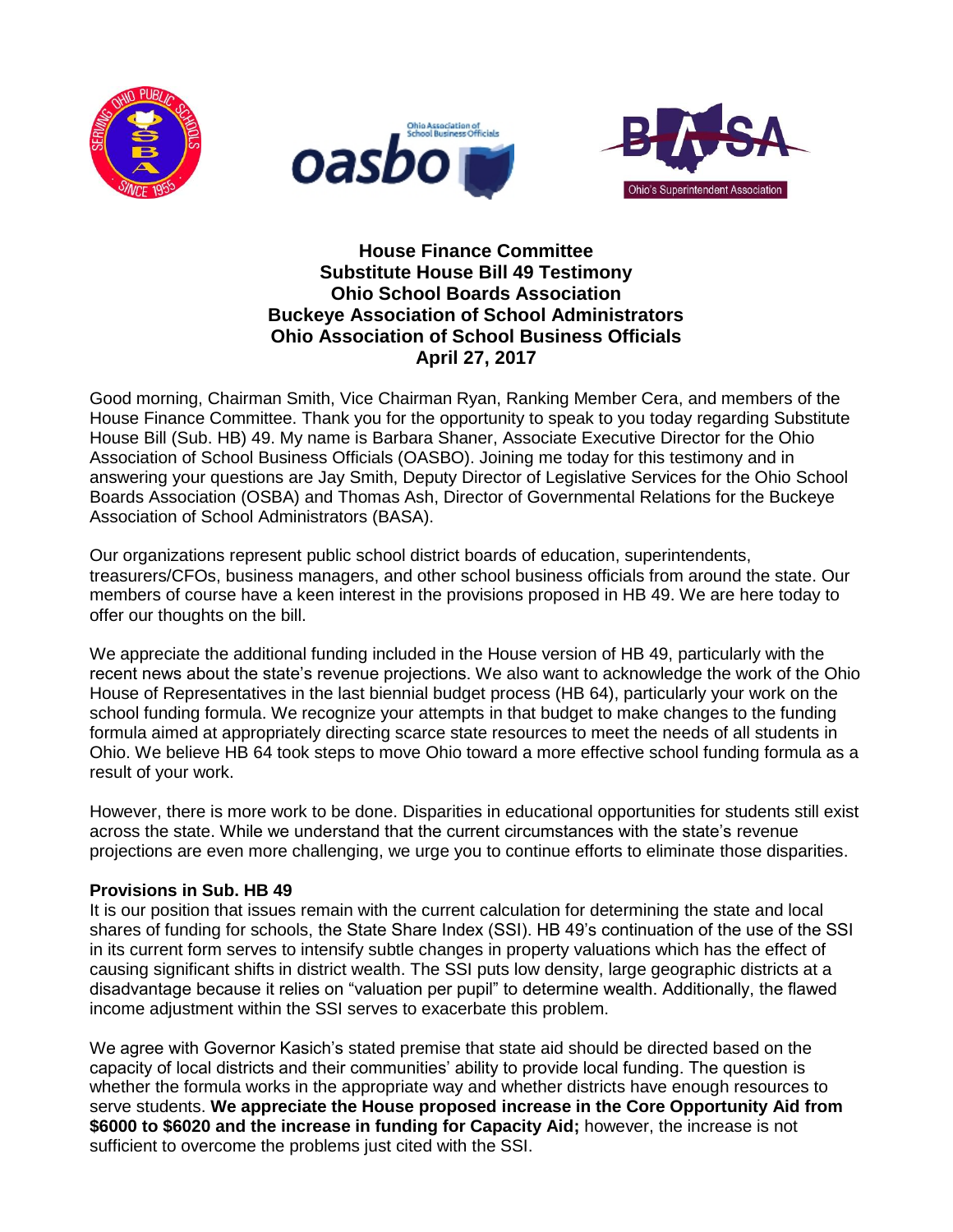We believe the flawed SSI combined with a smaller than usual Core Opportunity Aid amount explains why so many more districts are on the Transitional Aid Guarantee than before.

Dr. Fleeter's analysis (attached to this testimony) demonstrates that increases in state funding for education since the Great Recession have not kept pace with inflation. Further, there is no method in place for determining the cost of educating students. This has been a concern of our members for many years, and it raises questions about the appropriateness of proposals in Sub. HB 49 to take funds away from school districts.

The bottom line is this — does a district have the necessary resources to serve its students? What programs and courses can be offered to students? Ohio's school funding formula should be calibrated in such a way that allows every district to prepare its students for college or a successful career. Again, we believe the current funding formula (adopted in HB 64) has made progress, but falls short of this objective.

### **Transitional Aid Guarantee**

Sub. HB 49 would reduce funding for school districts receiving transitional aid guarantee funds. The reductions would be based on districts' enrollment loss over a five-year period.

**We oppose this change.** If the legislature adopts the governor's ADM formula loss factor, we urge you not to do so for districts spending below the statewide average expenditures per pupil, an indication that they have not had enough resources for their students to begin with.

Further, we believe the rationale for reducing transitional aid funding is flawed. Ironically, an example which shows that the formula itself plays a role in districts receiving Transitional Aid can be found in the proposal in HB 49 itself. The number of districts on the transitional aid guarantee in Fiscal Year (FY) 2017 is 133, but that number would increase under proposed Sub. HB 49 to 315 in FY 2018 and 316 in FY 2019. No direct correlation can be found between districts' loss of enrollment and the fact they qualify for Transitional Aid funds. There is also no connection between the proposed reduction amounts and any reductions in cost that districts can experience.

Finally, the district-by-district simulations released by the House that are meant to show a comparison between the governor's budget proposal and the House substitute version are not a true apples to apples comparison. Different data are used for two assumptions within the simulations that cause the appearance of differences between the two proposals. **We urge you to release corrected versions of these simulations.**

### **Pupil Transportation**

Pupil transportation has been an underfunded line item for several biennia. Sub. HB 49 cuts funding for transportation even further to below current levels. **We urge you to restore funding for transportation to at least FY 2017 levels.**

This funding is essential for districts not only for their district students, but more importantly for students who are transported to nonpublic, community, and STEM schools. This transportation is even more costly than district school transportation because of the wide dispersion of these students and lack of influence that the public schools have over these calendars and bell times.

Pupil transportation presents a significant challenge for many school districts. In many areas of the state, students would face great challenges in getting to school were it not for the option to ride a school bus. Moreover, rural districts often encompass a large geographic area but have low-density populations. HB 49 significantly reduces state funding for pupil transportation. While the administration's stated intent for the transportation formula changes is to target higher wealth districts, over 373 would lose transportation money in year one, and 164 of those would lose additional funding in year two. **We believe funding for transportation should be increased, not decreased.**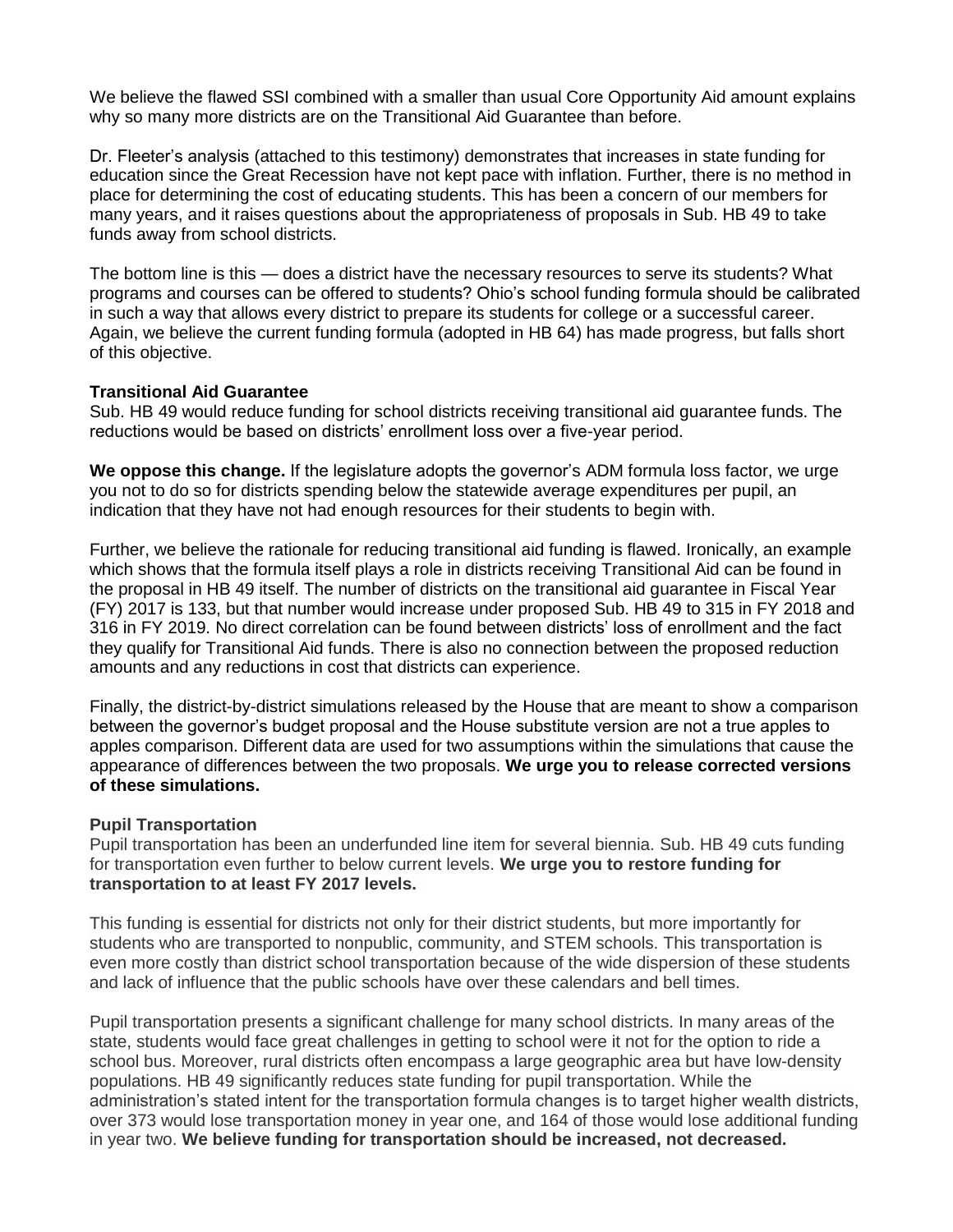**We also urge the House to reinstate bus purchasing for districts that need it most in this budget.** School district buses drive 158 million miles each year transporting students to traditional public school districts, charter schools, and private schools. Data show that the safest way for students to get to school is on a yellow school bus. Yet the average age of Ohio's school bus fleet is 10 years old, with many buses being kept until they are 15 years old. Because of the recent economic stress experienced by districts, bus purchases have been postponed. This leads to higher maintenance and repair costs, more pollution emissions, and concerns for safety. These additional operating costs also place more burden upon the state budget for operational funding.

## *I will now turn the testimony over to Tom Ash.*

## **Tangible Personal Property Tax Reimbursements & TPP Supplement**

Separate from the funding formula changes found in proposed Sub. HB 49 is a provision in current law which phases out of the Tangible Personal Property (TPP) and Public Utility Tangible Personal Property Tax (PUTPP) replacement payments to school districts.

After years of phasing down these payments, the districts still receiving these replacement funds rely on them heavily and will have extreme difficulty in raising the lost revenue locally. TPP and PUTPP replacement funds were originally intended to phase out over time as the state school funding formula accounted for the loss (increased formula aid to replace the TPP loss). Because of many changes in the school funding formula over the years, and because the loss is so significant for some districts, replacement through the formula has not happened.

Further, as mentioned earlier, the proposed school funding formula in Sub. HB 49 allows for very little growth in state aid to overcome the continuation of TPP and PUTPP payment losses. The TPP Supplement the House added in the last biennial budget bill to hold districts harmless at FY 2015 levels is not continued under the current version of Sub. HB 49. Therefore, the lack of growth in state aid coupled with the elimination of the TPP Supplement, will mean a number of districts would see a net reduction in funding (state aid plus TPP payments).

Additionally, our understanding of the original intent of the Commercial Activity Tax (CAT), the state tax enacted for purposes of replacing local TPP tax losses, was that the majority of the revenue would go to schools in some form. We believe current law does not honor that commitment.

## **We request that if there are to be continued reductions in TPP and PUTPP replacement payments as planned, these reductions be offset by increases in state aid through an improved school funding formula, or through a hold harmless provision.**

### **ESC funding**

The line item 200-550 earmark is cut from the current appropriation of \$41.6 million to approximately \$39 million.

Those who have been familiar with ESCs over the years could surmise that educational service centers may be the victims of term limits. In 1995, the Ohio General Assembly passed legislation that created the ESCs. Funding was set at \$37 per pupil for what had been 88 separate county boards of education. However, for those county boards that merged to form multi-county ESCs, the appropriation was set at \$40.52 per student as an incentive to combine to increase efficiencies and to improve services. That \$40.52 was 1% of the then basic subsidy of \$4,052 per pupil for school districts, and the discussion at that time was that the ESC subsidy would remain 1% of future per pupil basic state aid.

Now, 22 years later, the per pupil basic aid has risen over 48% while the per pupil subsidy for ESCs has been reduced by 38.3%.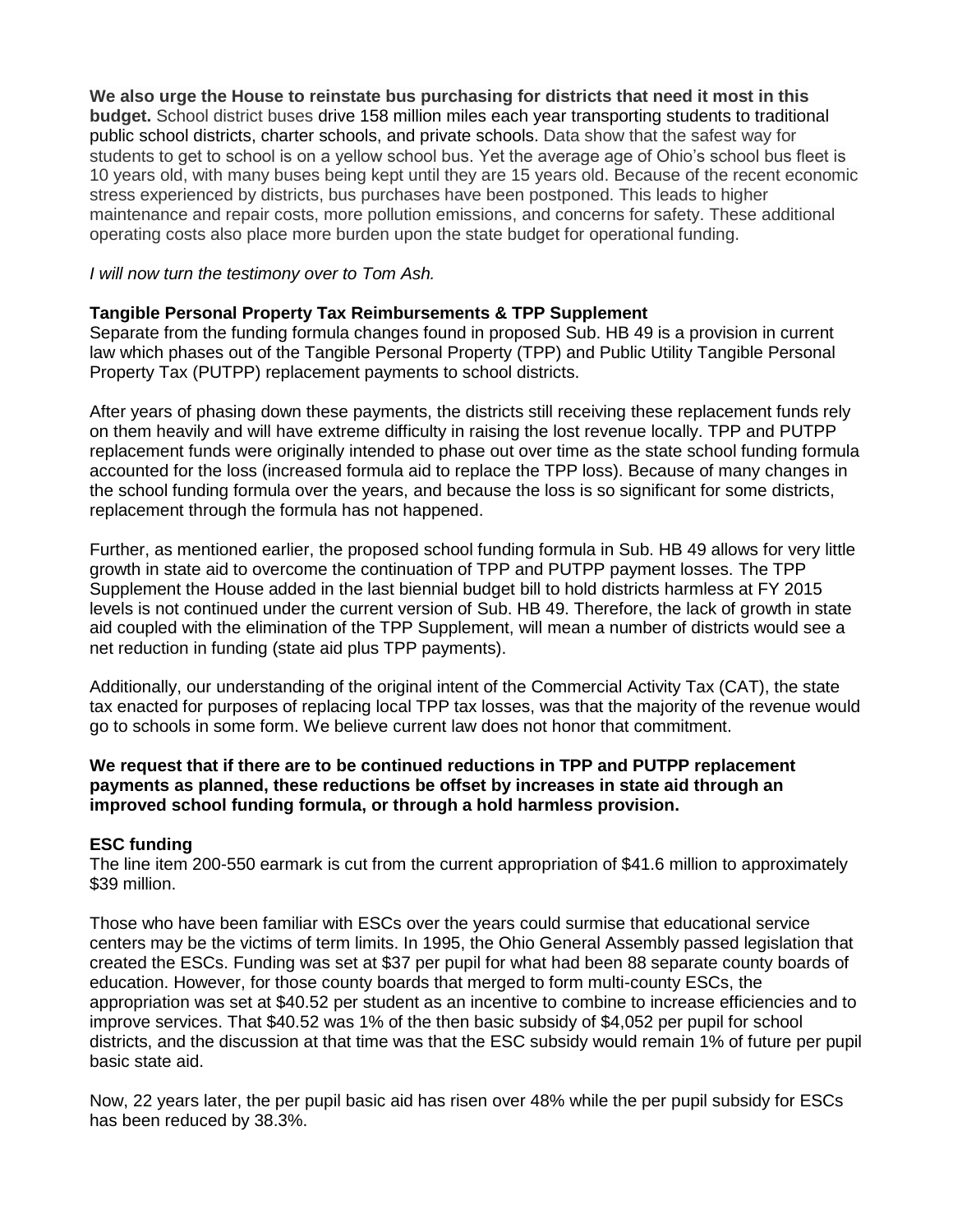Any reductions in the per pupil funding for ESCs will create additional costs for school districts relying on services from the ESCs, which will have no choice but to pass along the excess costs for such services. These are services often targeted for students with special needs; preschool classes for students with disabilities, services that school districts are required to provide those services. Related service providers, such as school psychologists, speech and language therapists, occupational therapists, and physical therapists are often provided through ESC arrangements. As we start a new school year with a renewed emphasis on reducing the rates of student absence and truancy, attendance officers are essential and these services are often obtained through ESCs.

In addition, temporary law proposed in the bill would have the State Superintendent of Public Instruction establish "criteria and guidelines" on how the ESC operating funds could be used. These criteria would specify that the funds would be used to reduce client school district expenditures and support improvement of student achievement at schools and districts identified by the department of education. Earmarking these funds could make current services no longer permitted to be subsidized by the ESC per pupil amount. Continuing such services would then fall to the client districts, thereby increasing school district costs.

Moreover, this temporary law appears to be in conflict with permanent law in ORC section 3313.843, which provides in division (G):

*(1) For purposes of calculating any state operating subsidy to be paid to an educational service center for the operation of that service center and any services required under Title XXXIII of the Revised Code to be provided by the service center to a school district, the service center's student count shall be the sum of the total student counts of all the school districts with which the educational service center has entered into an agreement under this section.*

The law refers to any operating subsidy "for the operation of that service center and any services required under Title XXXIII of the Revised Code to be provided by the service center to a school district." Permitting the State Superintendent to establish any criteria and guidelines on the expenditure of these funds would appear to us to be in conflict with current law.

**For these reasons, we are advocating that (1) the ESC operating subsidy remain at least at the current level of \$41.6 million (if not increased to begin to approach the goal from 1995) and (2) that the temporary language potentially earmarking these funds be removed.**

#### **Career Technical Education**

**We support the exemption of the career-technical weighted funding and the associated services funding from any capped amounts.** This change put in place in the last biennial budget bill (HB 64) was supported by the career-technical education stakeholders. The concept is that when capped, new programming designed to meet the needs of the work force not only in regions of this state but throughout Ohio is discouraged. In other words, it is difficult for districts to add new programs when they cannot receive funding for the new students served.

Emerging technologies and the need to replace a skilled work force approaching retirement create a very real challenge for the training needs for Ohio's young people. Our career-tech members understand this challenge but should not be discouraged from expanding current programs for additional students by imposing artificial caps on funding. After all, enrollment in career-technical programs is voluntary on the part of students and their families.

Likewise, the associated services funding supports career counseling not only for those currently enrolled in such programs but also for those younger students who are not aware of the job opportunities available in their futures.

**We also support the new career-technical educator licenses (Ohio Revised Code section 3319.229 repealed and reenacted in the bill).** The current provisions create significant roadblocks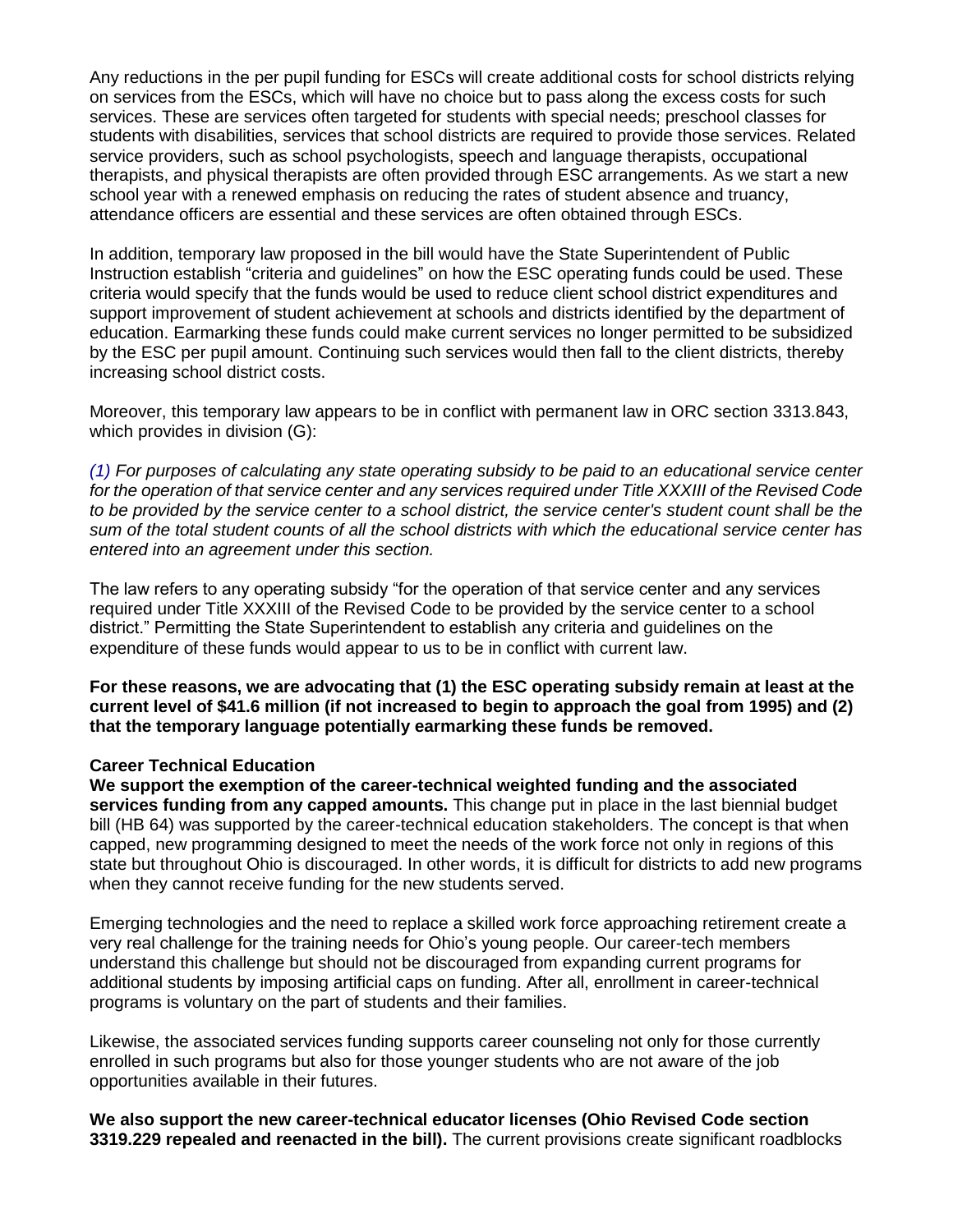for experienced individuals to teach the next generation of Ohio's skilled work force. While the General Assembly has enacted measures to reduce the burden of the educator residency requirements, the current requirements have created disincentives in attracting qualified individuals to train the next generation of Ohio's workers.

*Damon Asbury will continue the testimony.*

# **Board Members & Externships**

The Governor's budget proposal in HB 49, included some of the recommendations included in a report issued by the Governor's Office of Workforce Transformation. The report, entitled "Building Ohio's Future Workforce," includes ideas on how to better prepare Ohio's students for in-demand jobs today and in the future.

We appreciate the removal by the House of two recommendations in the "as-introduced" version of the bill: the educator externships and the addition of 3 ex-officio members to every board of education. As we fully support the need for schools and business to establish improved cooperation and communication about the needs of students, schools, and the workforce, we agree that many of the recommendations merit study and even implementation. We also support the House proposed accountability provisions for the current local Business Advisory Councils. We believe this will increase the effectiveness of a requirement already in law.

# **College Credit Plus (CCP) Issues**

HB 49 contains proposals to change the current CCP program. Our organizations have been pursuing changes since the program's inception. Some of the changes in HB 49 represent a step in the right direction; however, we urge you to consider additional changes.

The following are the CCP provisions in Sub. HB 49 in its current form:

- Student Eligibility: CCP participation would be limited to students who demonstrate college preparedness, such as scoring remediation-free on a college entrance exam.
- Course Eligibility: There will be some restrictions, established by rule, on the courses eligible for CCP funding.
- Continuing Student Participation: Students who underperform in CCP will need to meet certain requirements in order to continue participation.
- Textbooks: The cost to high schools for textbooks would be limited to 50% of the cost for each student.

The student, course eligibility, and continuing student participation provisions are very much needed. School districts have reported that some college courses students are taking under CCP do not match the rigor of some high school level courses that do not qualify for CCP. Districts have also expressed concerns that students that are not truly "college ready" are being accepted into institutions of higher education. These changes could help to alleviate those concerns.

We supported the executive proposal that limited the cost of textbooks for school districts to \$10 per credit hour as a tremendous improvement over the current system. The House version represents an improvement over current law; however, we obviously would prefer the \$10 per credit hour in the executive proposal.

**We were pleased to see that Sub. HB 49 removes the provision that would have eliminated the waiver for districts and IHEs to negotiate a credit hour price below the established floor.** We favor a more market driven approach to local agreements. Currently, school districts have little power to negotiate under CCP.

# **New Provisions in Sub. HB 49**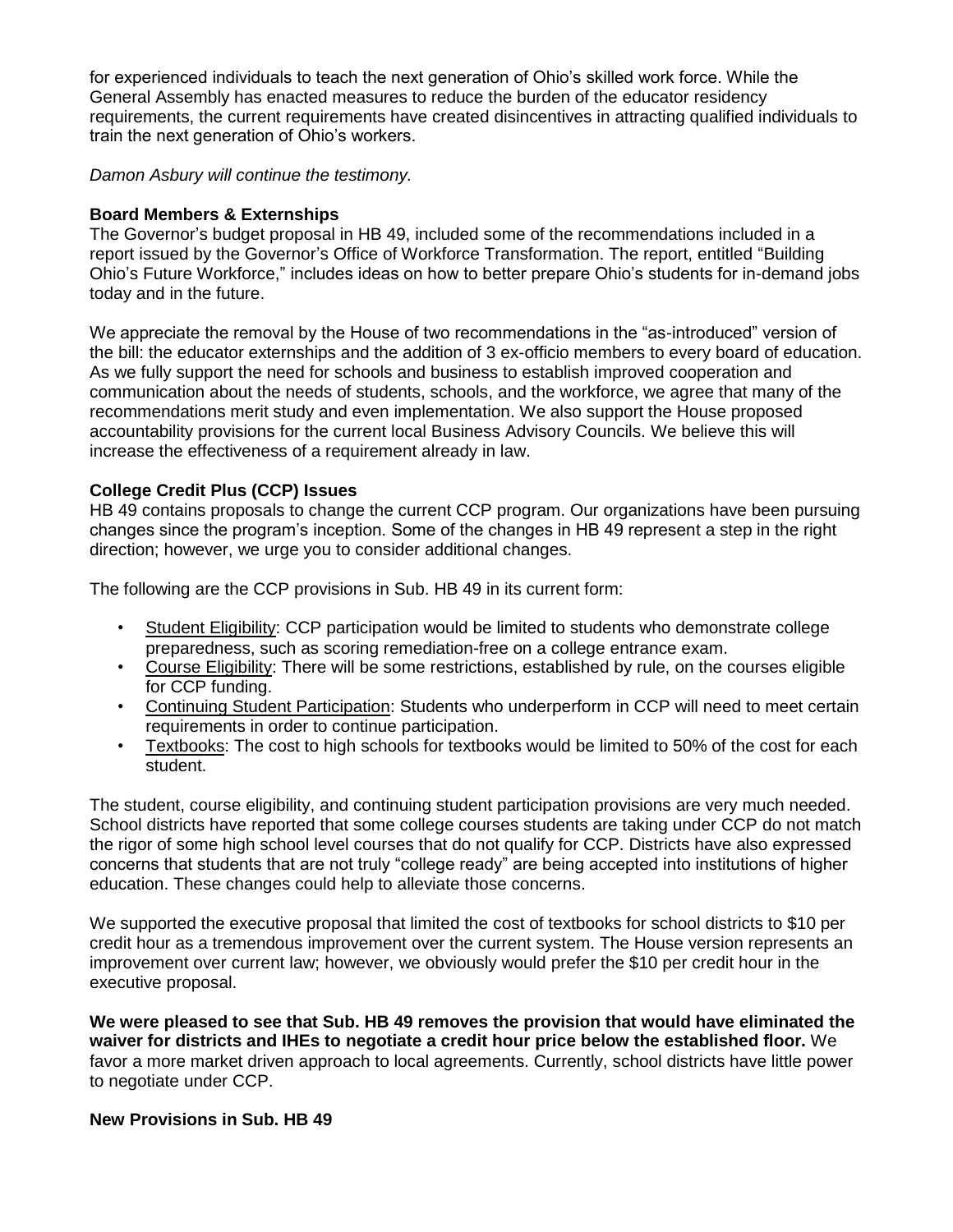# PUTPP – Power Plant Devaluations

School districts that have coal fired and nuclear fired electricity generation plants within their district borders are experiencing immediate losses in local property taxes as a result of the sale of the properties or the downgrading of the value of these facilities. **We support the adjustment for these districts** contained in Sub. HB 49 to help these districts. It is our understanding that the bill addresses funding losses for districts that experienced these changes in Tax Year (TY) 2016. **We urge you to continue to make adjustments to this provision to address similar losses that are very likely to occur in TYs 2017 and 2018.**

# Boards of Education Pay Legal Fees

Sub. HB 49 would require that boards of education pay legal fees for property owners when a challenge to property values the board believes to be set too low is unsuccessful. **We oppose this provision**. The current system allows for a proper "checks and balances," making sure the other taxpayers in the district are not paying more than their fair share. The provision in Sub. HB 49 may have a chilling effect on legitimate challenges to values that are clearly low, thereby causing the other taxpayers to pay more.

## CAUV Changes

We have opposed changes to the Current Agricultural Use program that would reduce property values for agriculture property. Rather than making adjustments to the current formula proposed by the industry, we have advocated for an independent study that would serve to modernize the program. The House-proposed change to CAUV is a modified version that would be phased in over time. We are still evaluating this new version. The effects will be to lower property valuations, causing a tax shift to residential taxpayers, disrupting the school funding formula, and resulting in some losses in revenue for school districts. **We urge you to remove this proposal and replace it with an independent review of the CAUV program.**

### **Other**

Finally, "Attachment A" included with this testimony describes miscellaneous items that we requested of the House Finance Primary and Secondary Subcommittee. We appreciate the changes in Sub. HB 49 that address these issues, and we are grateful for your consideration of our proposals.

This concludes our testimony. We will be happy to address your questions.